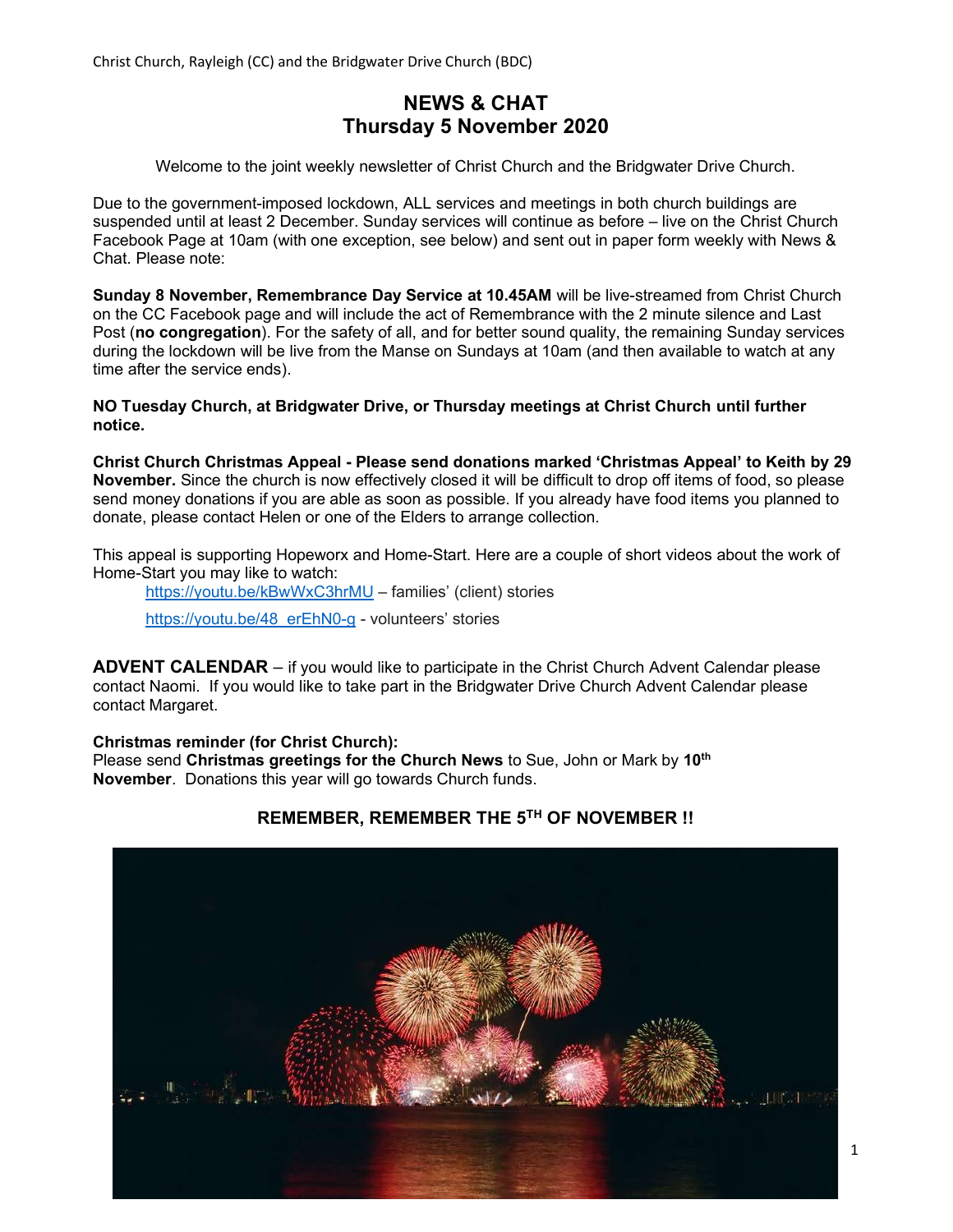

Penny & Phil's coffee and cake for the Rayleigh Combined Churches Refugee Group.

On behalf of RCCRG may I take this opportunity to say a very big thank you to everyone who supported our virtual coffee morning last week. We raised a staggering £655. Your generous donations will enable us to continue with our projects over many more months. Once again thank you! Penny

## DEVOTION

Ever have that feeling of déjà vu?! Here we are in 'lockdown' again! A month in which we can do little but wait in queues at supermarkets and go for walks, should provide us with plenty of time to read and contemplate the Bible and there find solace in the experience of the Israelites. Several books in the Old Testament (Jeremiah, Isaiah, Ezekiel, to mention just some) tell of the cycle of disobedience, exile, and repentance that the Israelites go through for years.

You think you have it bad with repeating lockdowns and ever changing rules and restrictions – at least you weren't enslaved, wandered 40 years in the wilderness, were sent into exile, had your capital and main Temple destroyed…. and then were told by endless prophets that it was your fault because you disobeyed God! Of course one can always take either the 'woe is me' view or the grateful optimistic view of most situations, but the overriding intent of the prophets who bashed the Israelites over the head with their disobedience (or variations thereof – Jeremiah for example, has a good moan at organised religion and the priests not following the spirit of the Law, and making a mockery of Temple worship) was to flag up the faithfulness of God. Theirs was a God who was always with them, even when they got it wrong and did the wrong thing. God kept the covenant whatever they did, over and over and over. (Frankly, I would have given up on them after the Golden Calf episode…!)

Life brings ups and downs, in individual lives, in the lives of nations, even in the life of the planet. Faith isn't the hope that nothing bad will happen to you; it is the belief that God will be with you, feeling your pain, through the good and the bad.

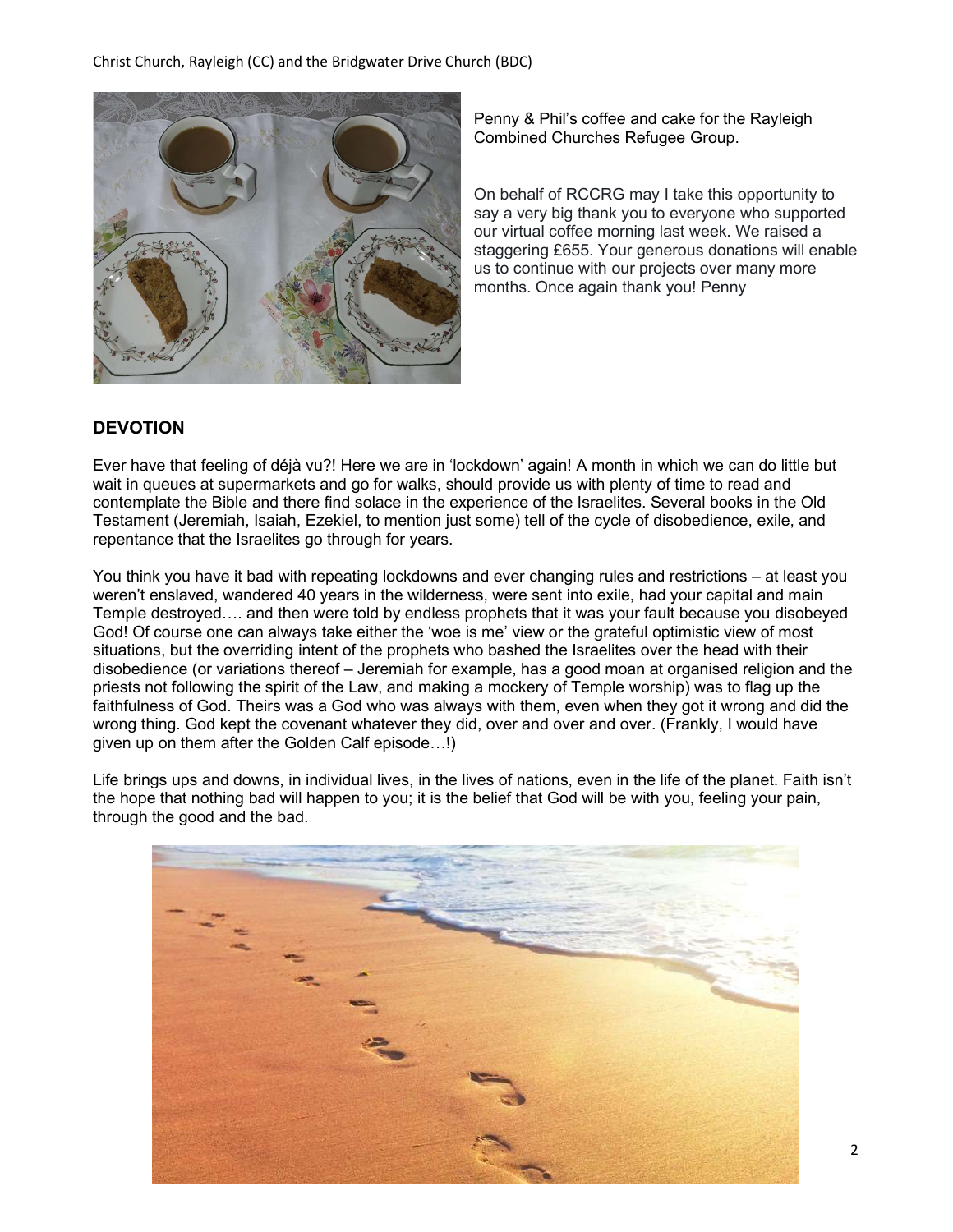#### CHILDREN'S SPACE – see attached Children's & Families News

#### TIPS & IDEAS – Bonfire Night

Since there are no big, organised firework displays this year, perhaps you would like to make your own firework picture. There are various ways to do this. Here are two options:

- Use wax crayons to cover a piece of paper with bright colours, paint over it with black, then scrape off the paint to reveal coloured firework shapes
- Put blobs of runny paint on a piece of paper and blow the paint with a straw to make firework shapes.

Or perhaps there are things/situations you would like to metaphorically put on a bonfire and/or blow up! Here's an example from the Minister:



#### RESOURCES

New weekly reflections from St Paul's Cathedral: https://mailchi.mp/8e52b9fb9ce1/coming-up-from-stpauls-cathedral-1357500?e=e30a1f608a 'Remembrance'

This week there are two TV programmes about disability that look good (though at least one will be before you receive this newsletter, but there is always iPlayer!):

Wed. 4 November 9pm, BBC Four – The Disordered Eye – good eyesight (or not) and art Thurs. 5 November 9pm BBC Two - The Frank Gardner Story - the BBC correspondent explores what it is like to suddenly become disabled.